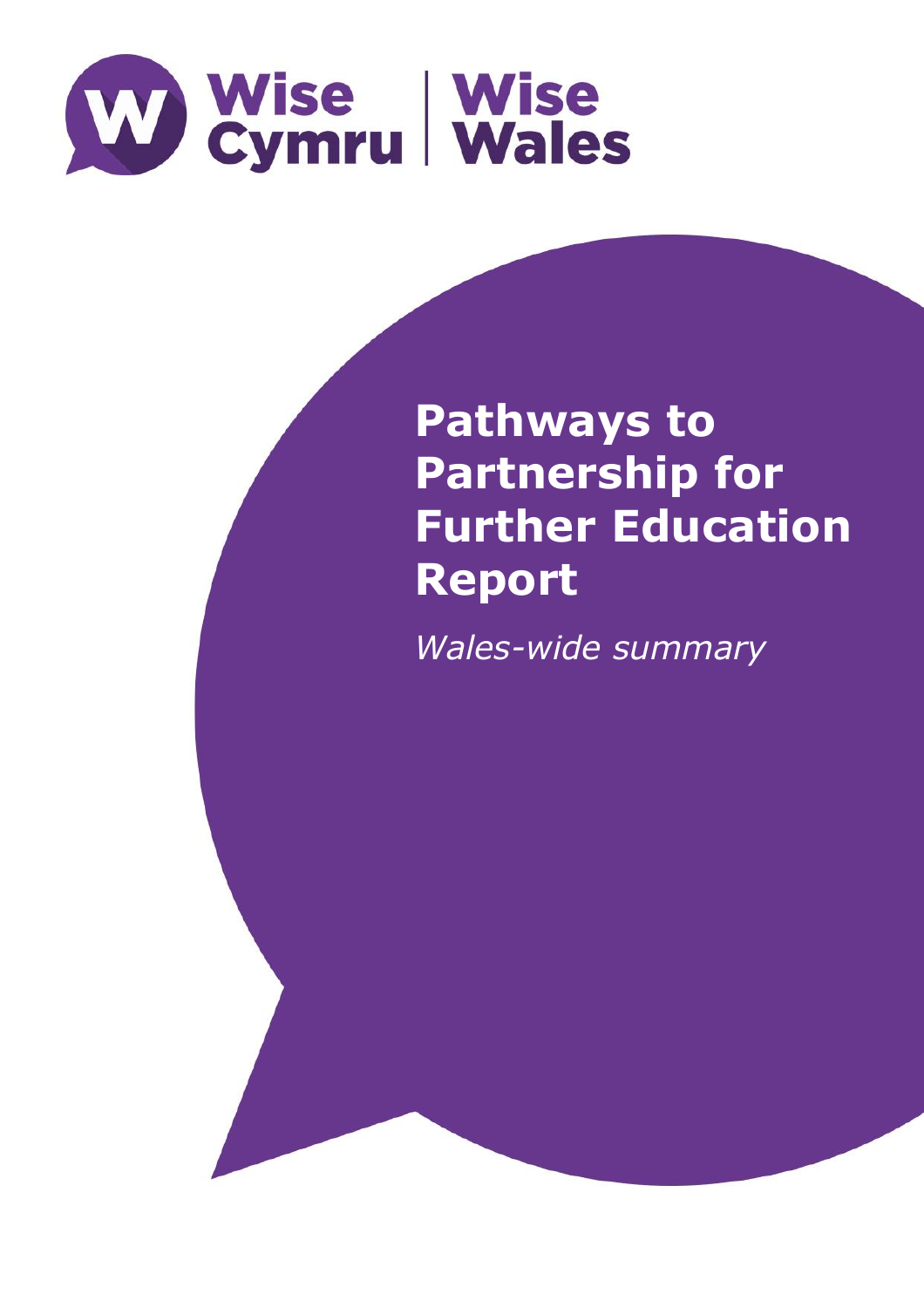

## **Contents**

| 3  |
|----|
|    |
|    |
|    |
|    |
|    |
|    |
|    |
| 10 |
| 10 |

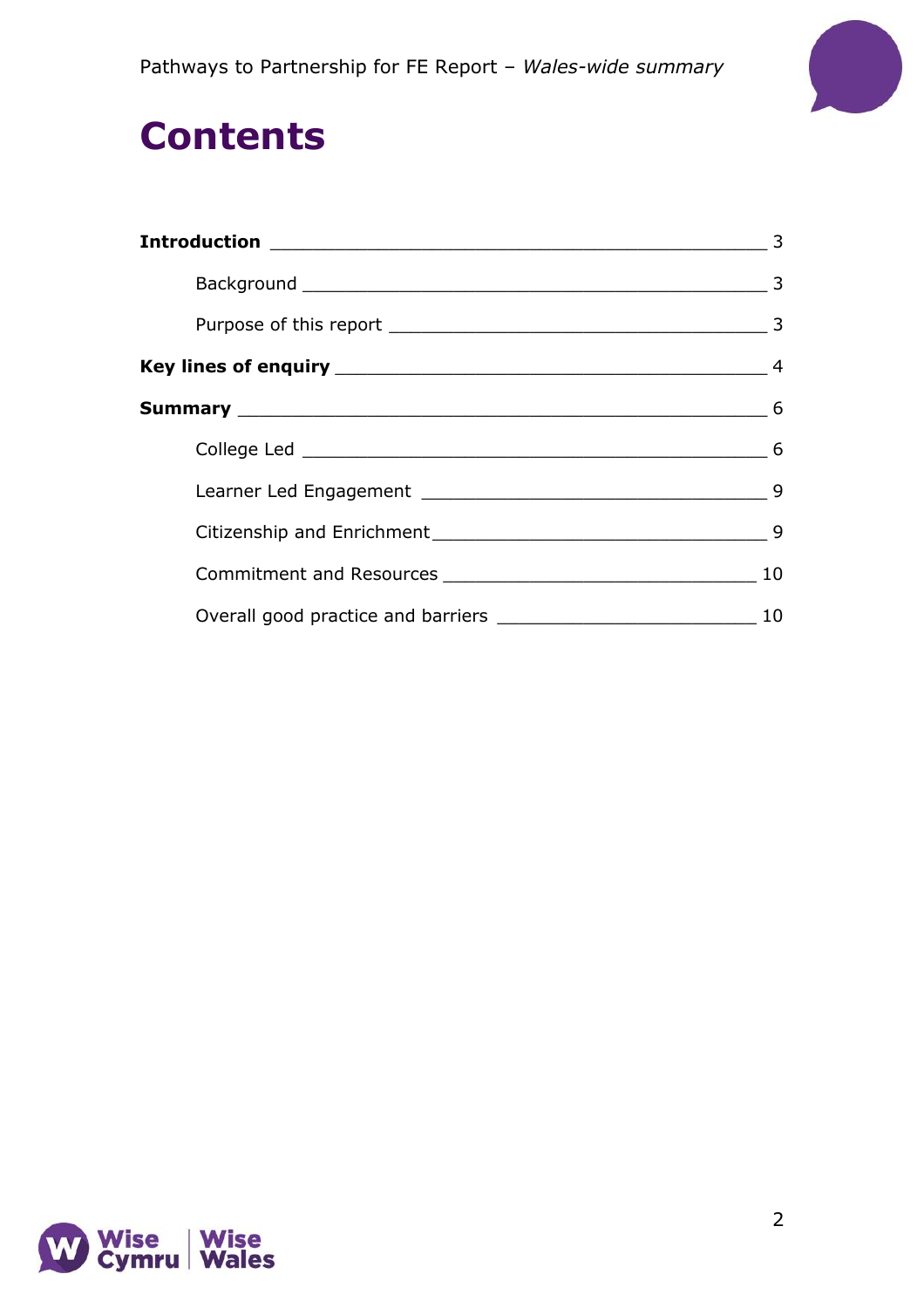Pathways to Partnership for FE Report – *Wales-wide summary*



## <span id="page-2-1"></span><span id="page-2-0"></span>**Introduction**

## **Background**

The Pathways to Partnership for FE project is funded by Welsh Government and aims to help create a national structure to further support the development of learner involvement within Welsh institutions.

It is being carried out by the Wise Wales project for student partnership, based at National Union of Students Wales. Wise Wales is a cross sector project which aims to achieve meaningful partnership between educators, students' unions and students across Wales within both further and higher education institutions.

The project is focussed on supporting colleges within Wales with selfassessment of learner involvement activities with a sector-wide development toolkit.

In 2015/16, the main project activity consisted of visiting all colleges to support the self-assessment of learner involvement activities, with a focus on identifying areas the college wishes to develop in future years.

The basis for the toolkit used in the diagnostic visit and for the report are formed from Welsh Government guidance on Learner Involvement and consequent reports since the original 2010 guidance, and Estyn reports, guidance and recommendations regarding learner involvement.

## <span id="page-2-2"></span>**Purpose of this report**

Following on from the visits to eleven colleges across Wales, this report aims to gives a picture of what partnership looks like in these institutions. It is the summary of work that has been carried out for this project, and will bring it to a close.

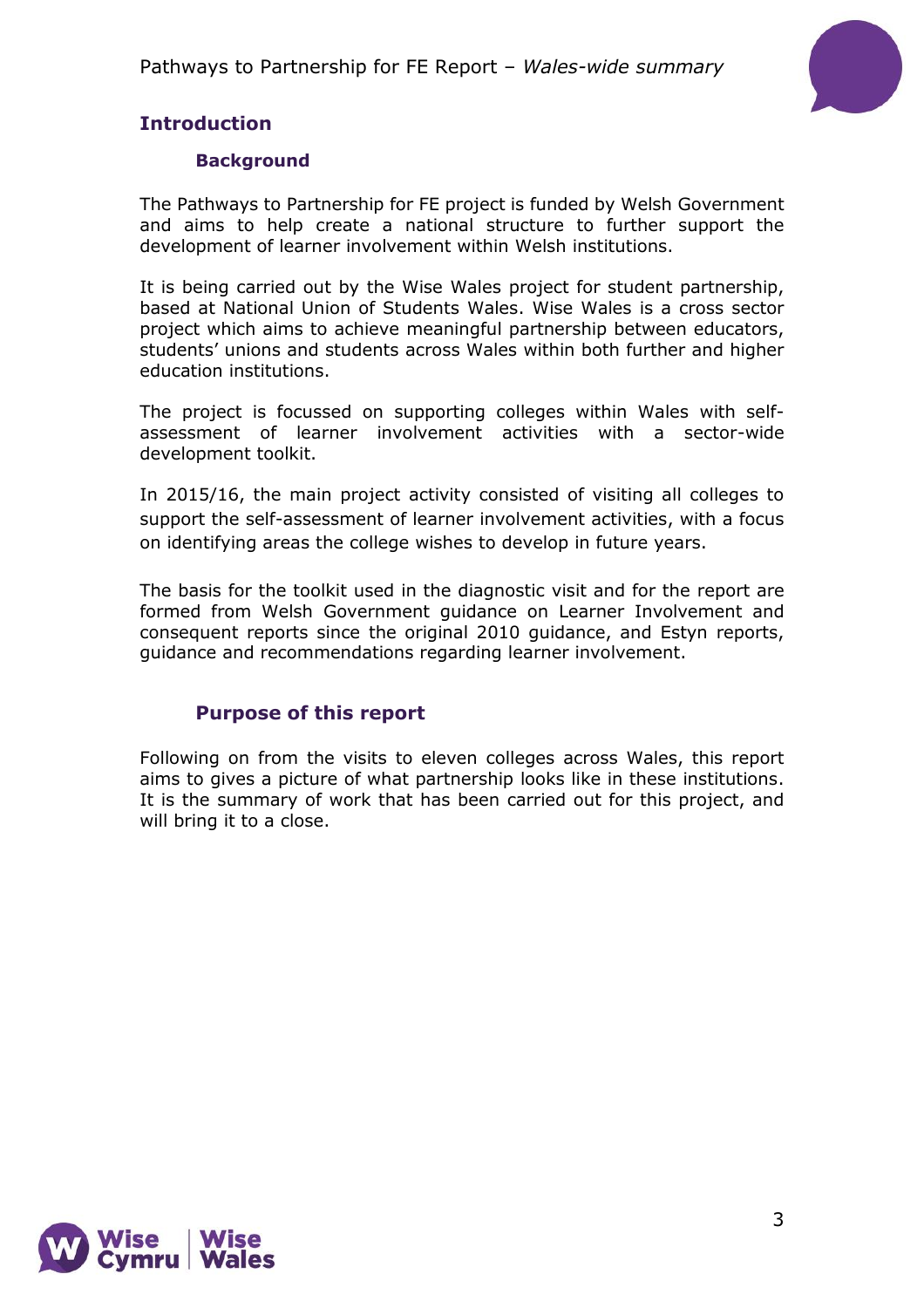

## <span id="page-3-0"></span>**Key lines of enquiry**

The facilitated self-assessment focused on four key lines of enquiry:

## **1) College led engagement**

This area covers student engagement led by colleges to ensure the inclusion of students in the improvement and policy making processes of the college. This includes the collection and use of student views through varying mechanisms such as surveys and focus groups. This area also covers the publication and use of complaints, impact monitoring, and college activity in supporting the development of a democratic, well-resourced students' union and utilisation of a learner involvement strategy.

## **Outcomes and purpose for development in this area**

- Students are represented by a democratically elected and wellresourced groups of student officers
- The process of learner engagement is seen by staff as an integral and important part of College life if its led effectively by College SMT
- Student views and experiences are used by the college to directly influence the development and improvement of the experiences of students and improve satisfaction.

## **2) Learner led engagement**

Learner led engagement is when students are empowered to initiate, discuss and seek the views of fellow students, allowing them to actively shape their own learning experiences, as well as allowing them to participate in the day to day decision making processes in, and outside of the college.

### **Outcomes and purpose for development in this area**

(For learners)

- Increased motivation and self-efficacy, leading to greater achievements
- An enriched, more rounded student experience for all students
- Active involvement in designing the curriculum
- Greater sense of ownership over their learning outcomes
- The development of personal, social, organisational and active learning skills which can be used in their future careers
- Improved relationships with peers and educators
- Development of citizenship skills
- Experience of leading an autonomous organisation
- Career pathways into leadership roles and politics

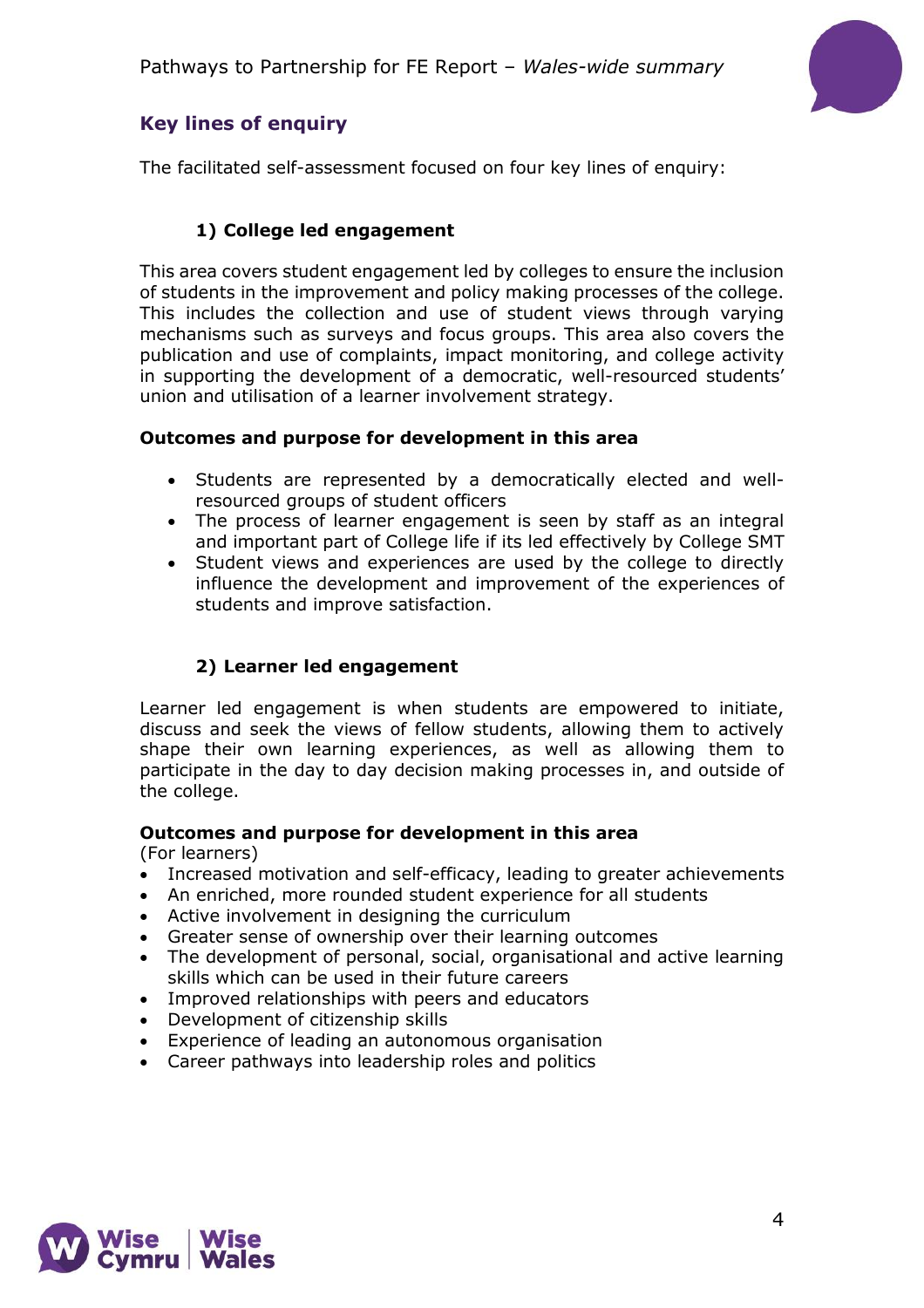

(For provider)

- Increased participation, retention, achievement and progression rates
- Shaping a generation of learners who will actively work with staff to enhance quality assurance, improving the overall quality of learning
- Identify elements for organisational improvement and implementation of policies and initiatives
- Make the college more appealing to prospective students

## **3) Citizenship and Enrichment**

Citizenship activities enable students to develop an understanding of, and take part in, democratic processes and create positive change, empowering them to campaign on issues they care about. Enrichment activities allow students to take part in a wide range of activities they would not usually be able to reach outside of college. This area also covers pastoral support services covering the mental and physical wellbeing of students.

## **Outcomes and purpose for development in this area**

- College is reactive to the physical and mental needs of members of local community (not just college members) and regarded as a hub for service provision.
- In providing students with the opportunity to engage with the decision making process that affects things around them, college produced active, engaged and informed citizens and community members.
- College is a catalyst for community engagement, an integral part of the makeup of the local community.

## **4) Commitment and Resources**

This area covers the level of resource which the college attributes to learner voice. This can cover aspects such as financial, time and space resources. This includes colleges, from SMT and corporation through to tutors and support staff supporting SU's on all matters relating to their structure, organisation, administration and financial operation.

## **Outcomes and purpose for development in this area**

- Well-resourced Students' Union fosters a student-led culture in which the college co-produces the college experience with students across all areas (curriculum, enrichment, teaching and learning etc.)
- Students are empowered to make change within their college community and feel a sense of ownership over their learning.
- Student have the capacity to engage more widely in representation and increase the college and students' union profile locally, regionally and nationally.

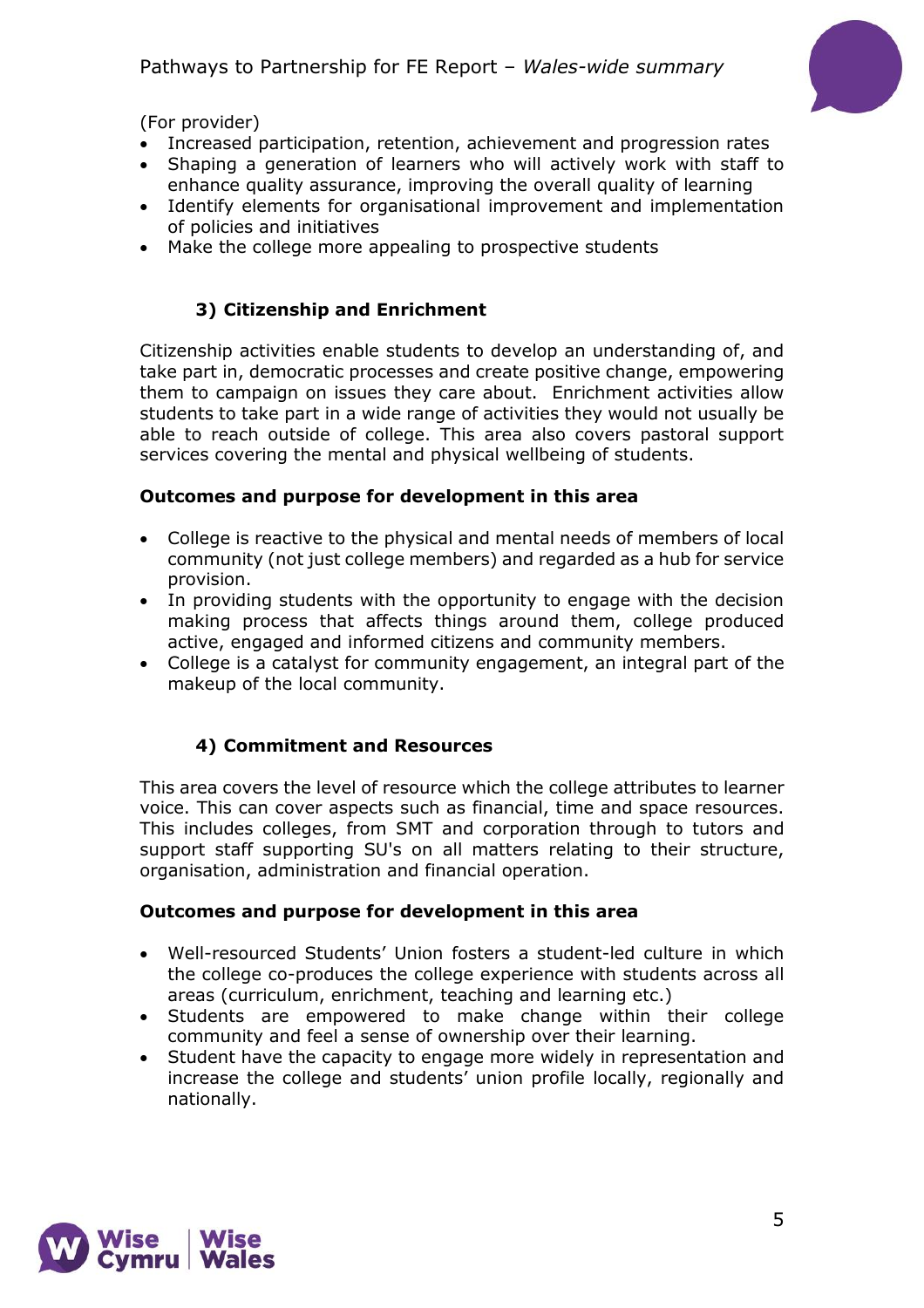

## <span id="page-5-0"></span>**Summary**

## <span id="page-5-1"></span>**College Led**

College Led activity in FE institutions is generally good. Most colleges have some form of course representatives, governors, and feedback mechanisms. More details on these areas can be found below. Some areas for improvement include ensuring that the impact of learner voice is formally monitored, and involving learner feedback in development plans.

#### **Course Reps**

Most colleges have course representative (rep) systems within their structures. Promotion tends to involve introducing the system during tutorials, or during induction. One college hosts a Freshers' Fayre and information on the reps can be found there. It is recommended that all reps should be democratically elected, but this does not always happen. Quite often, it is inconsistent even within each college, as different tutors choose to select their reps in different ways.

While some colleges have already provided job descriptions for the role, others have not. Wise has developed a resource aimed to help with this, outlining the benefits of job descriptions and what they might want to include.

The same resource also covers training for reps. Most colleges have introductory training, but Wise suggests that training can be a tool to develop reps throughout the year. This can be a way of ensuring retention, as this has been highlighted as an issue – course reps tend to drop off after Christmas or Easter time, but if training opportunities were taking place throughout the year, it would provide an incentive to stay.

Incentives are important to show reps how they are valued. This can be as simple as providing them with certificates to demonstrate what they have achieved throughout the year. Wise has templates for certificates which can be used in this way.

Reps should also be supported financially. All colleges do this, by paying for travel to events (eg NUS/Wise Wales training events) and reimbursing for childcare responsibilities. This is not often communicated in the Learner Involvement strategy, however, or is not stated specifically.

Monitoring the demographics of learners who are reps is an area which needs development. This is important because without knowing who you are already engaging, you cannot work to engage with those being left out. Some colleges have the capacity to monitor demographics but do not look at the data, while others only monitor attendance. For the rep system to be truly representative, this is something which needs to be addressed.

Reps have been invited to meetings in some colleges, such as Equality and Diversity meetings, Council, or Course Team meetings. Learner input is a standing agenda item in most cases, which is good practice, and learners are always encouraged to feed in any ideas or concerns they have. In some instances, meetings happen when students cannot attend. Most institutions will mark learners as present or as an authorised absence during meetings to avoid having an impact on their EMA.

#### **Governors**

Student Governors can be found in most colleges, often supported by the Clerk. Governors are promoted differently to reps, with the positions being advertised on

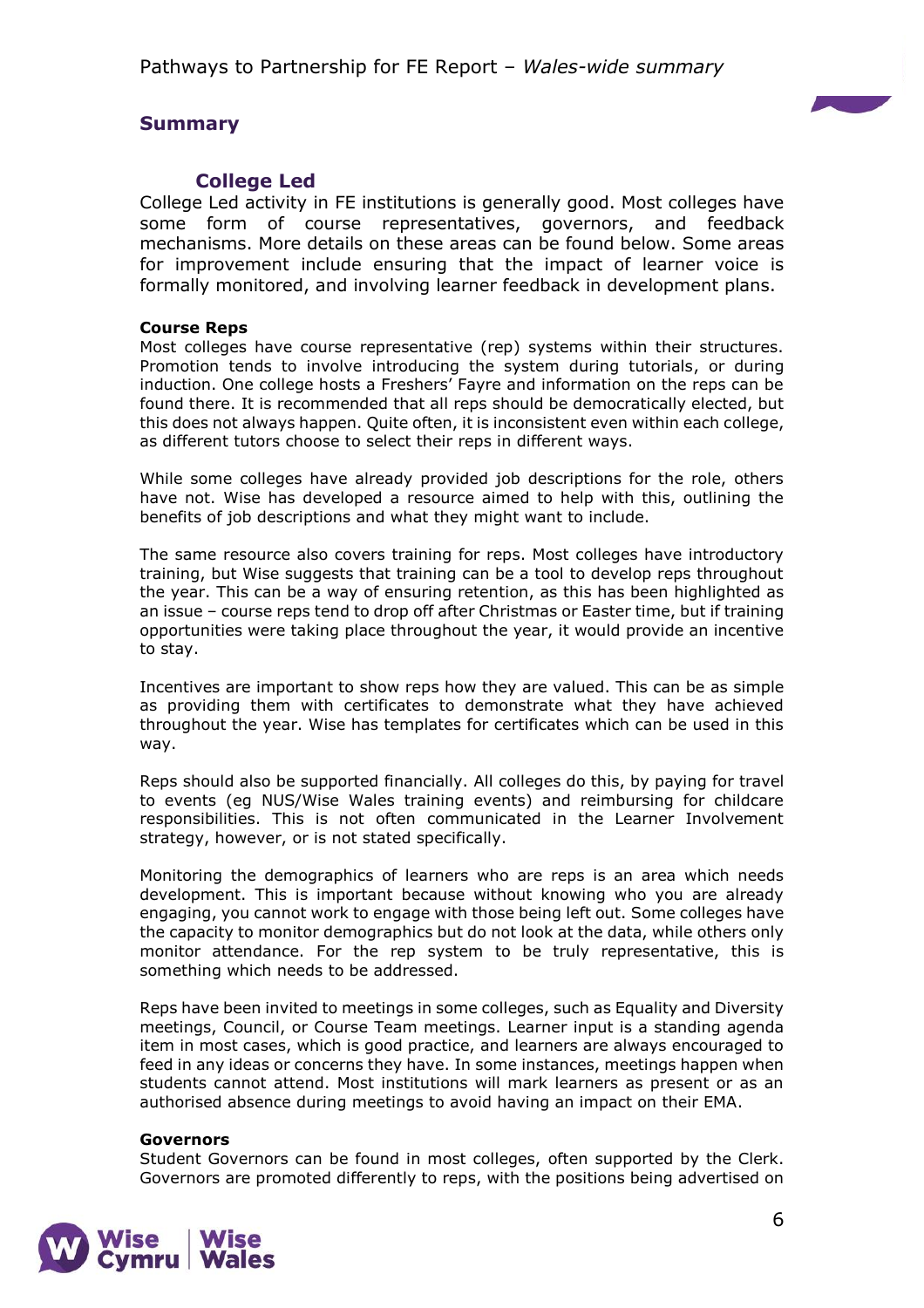

the college website, through emails, social media, and in some cases in face-toface meetings and talks. Most have job descriptions and are able to feed back into the learner voice structures in an official capacity.

One area which could be improved is a handover period. Some colleges invite newly elected governors to shadow the outgoing learner to the last meeting of the year. This is an effective way to show the incoming learner what to expect from their role, and gives them an opportunity to talk to the outgoing governor and ask any questions they may have. This can be complimented by a formal mentoring process as well.

#### **Engagement**

Similarly to monitoring the demographics of reps, it is important to monitor the demographics of all learners. Some colleges do this effectively, and can identify which learners are not being reached. Feedback can then be collected from these learners to establish what more can be done to support them. Some colleges have already put in strategies to reach part-time learners, who are highlighted as being 'hard-to-reach', such as inviting them to learner panels, ensuring they have access to Moodle, and conducting class visits with them.

Different methods are also employed for different learners in some colleges, such as having staff support for ESOL learners. Other colleges do not have a set strategy for this, but are keen to work on this particular area. This can be derived from data found if demographics are monitored, to see how much support is needed for different types of learners.

Future learners are engaged with at Open Days and Evenings, with some colleges utilising their relationship with partner schools to conduct visits. This is an excellent way to get learners involved in learner voice activity when they arrive, by engaging with them before that stage.

#### **Surveys and Feedback**

Surveys are conducted at all colleges, ranging from student satisfaction surveys to module evaluation. The most important part of conducting surveys is what happens with the results, and how they are fed back to learners.

Some examples of good practice in this area include: taking the results to the SMT and then feeding them back down to learners through focus groups; using the results to celebrate successes by sharing them on posters, through social media, and during tutorials; and identifying and addressing issues through the creation of action plans. One particular example of an interesting method for feeding back was to create a flyer with a summary of survey results and include it with certificates which go out to learners upon completion of their courses. This is effective, apart from for learners who are not on accredited courses.

A key part of this process is working with learners to create the changes that are identified from surveys and action plans. This takes place in some colleges through the Reps or focus groups, but it is rarely part of a formal action plan, and sometimes learners are simply told about changes instead of being an integral part of making the change. To achieve a culture of meaningful partnership, learners should be involved in helping to action solutions to the issues that are raised through survey results.

Feedback can be gathered in alternative ways, such as a suggestion box, focus groups, through the institution's website, or direct emails. Another example is learning walks, which are used by a number of institutions. It involves staff (and

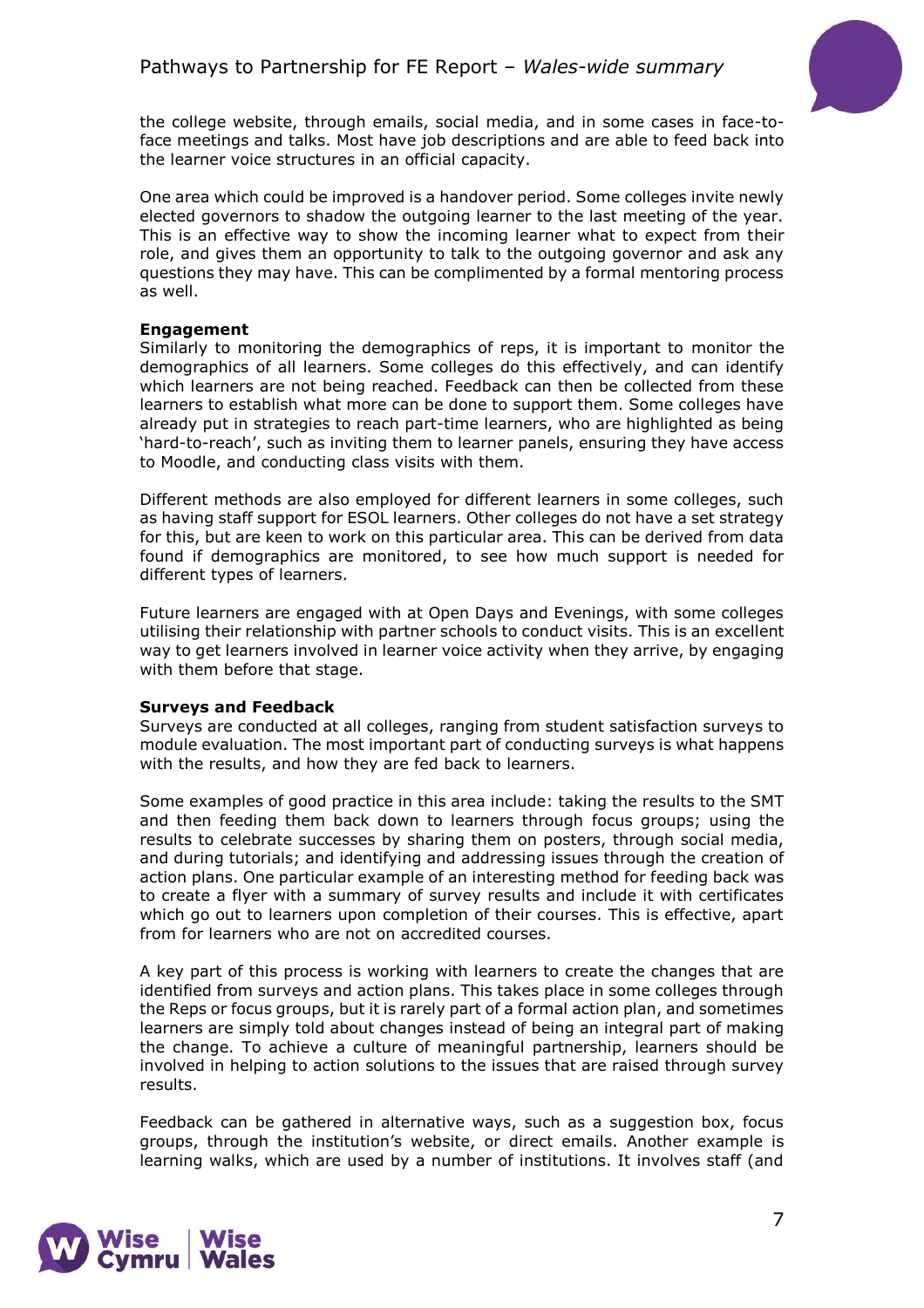

sometimes learners) walking around the college and seeking personal feedback from learners face-to-face.

What happens with the results of these alternative forms of feedback mechanisms is usually part of a less formal structure. This means feeding back its impacts to learners is a weakness for many colleges. Some use similar methods to those used for survey feedback, such as sharing the impact through social media or campus TV screens, or reporting through tutorials. Where it is part of a Strategy, there are numerous opportunities for feedback back to learners, which is highly recommended.

A majority of colleges have some mechanism for analysing and reporting on the outcomes of learner consultation and participation. This ranges from involving the Quality Team to SMT. Year-on-year trends are looked at and used as part of benchmarking procedures in some cases. The 'You Said, We Did' campaign is often implemented as a way of monitoring the successes and achievements resulting from learner involvement. Using learner feedback to contribute to self-assessment and quality development is a weakness, however, as it rarely happens at all.

Feedback has been used effectively when linked with retention rates, however, and in some colleges it has even led to the cancellation of certain courses. It can be the biggest marker for learner outcomes and gives feedback on both the quality of courses and of teaching.

Promotion of these feedback mechanisms is generally well-developed. It is often covered during induction, and then followed-up in tutorials, in a handbook / starter pack, on social media, or on the website. Other forms of communication are not as strong, due to a lack of formal communication strategies in most institutions.

#### **Promotion and impact of LV**

Very few colleges have a communication strategy, which may be a cause for a lack of effective structures for feeding back to students about what changes have been made because of their input. There is also a lack of training for staff on the importance of learner voice and what is expected of them in terms of feeding back. Some colleges offer calendars for important events and meetings, while others either do not have this function or reserve it exclusively for staff.

The impact of Learner Voice can be seen across many different aspects of the colleges. Examples include improvements to tackling issues on new campuses; increased recognition of learner voice; and an IT overhaul as a direct impact of learner feedback. This is from a staff perspective, however, and there is little data concerning what learners think the impact of learner voice is.

Monitoring any impacts is also a weakness, as it rarely happens. In some cases, objectives and KPIs are set, but in most there is no formal mapping process. This applies especially to reps, who are rarely monitored for the impact being a rep is having on them, on the college, and on other learners. Wise has created a resource to help with this.

#### **Complaints**

All colleges have a formal structure for dealing with complaints. There are procedures in place which are generally monitored well, albeit with differing methods. Usually, analysis takes places to identify any overarching themes which feeds in to annual planning and action plans.

There are varying levels of training across institutions – many have little to no training for either learners or staff, while others have trained both to some extent

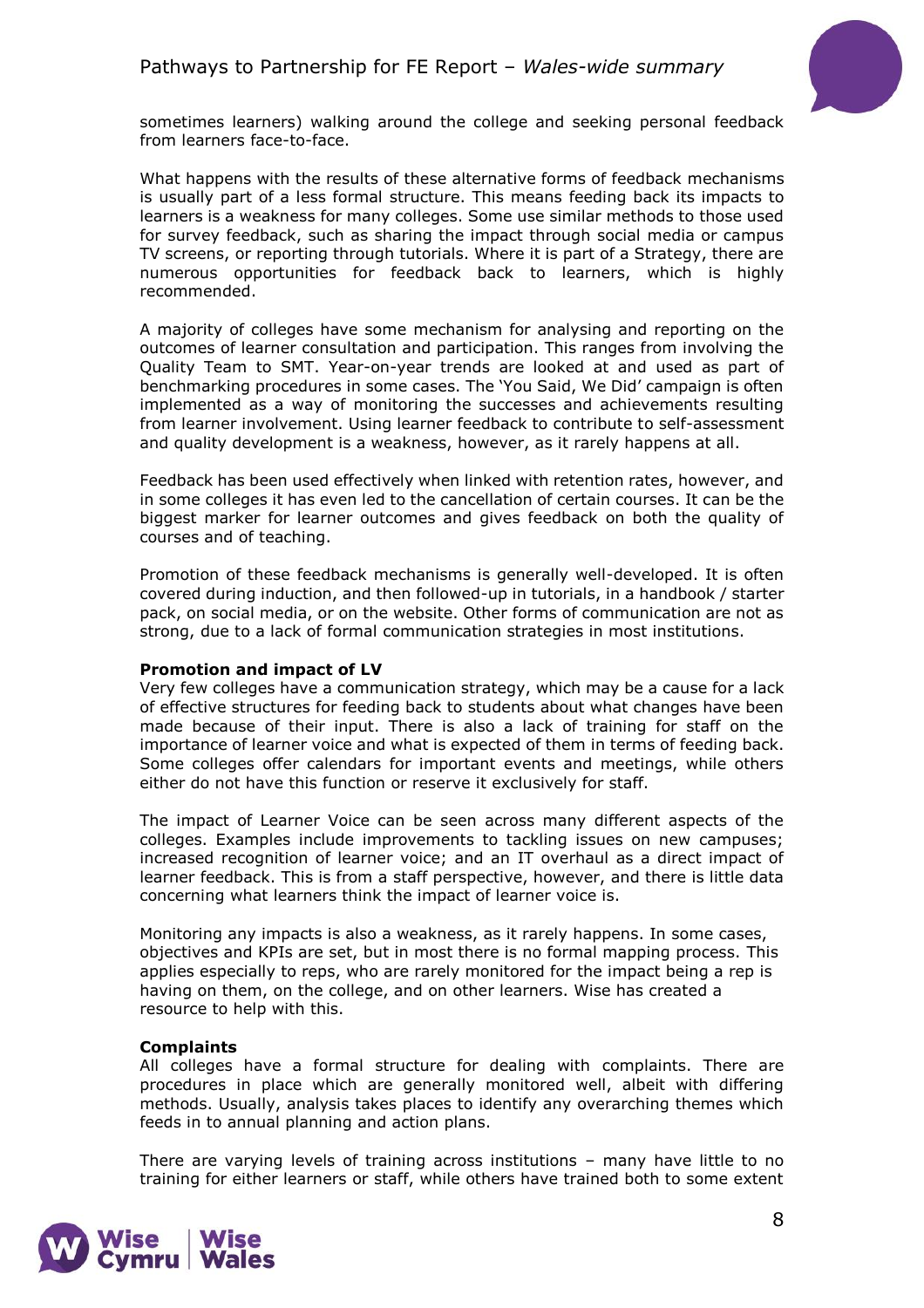

(for example, Management and Reps). Formalising training in this area should strengthen learner voice as it empowers students to have a voice and not be afraid to come forward with concerns.

Whether or not Reps are involved in the complaints procedure (for example to support appeal panels) is varied. In some colleges they are not involved at all. In others, they have training which covers the complaints procedure and are part of the policy.

#### <span id="page-8-0"></span>**Learner Led Engagement**

Most colleges already have or are open to developing a formal students' union/ association. Those who already have an SU all have a constitution and elected officers/ volunteers, but not a separate strategy for the union.

There is not a correlation between those colleges with formal SUs and those which have societies and student-led events. Some colleges with no SUs have a good range of societies available to their learners and others with SUs have no learnerled events. It is not clear whether all the societies are learner-led, however, as some may be initiated by staff.

Elected officers have job descriptions and in some colleges are able to chair meetings. They are also often allowed to contribute to what is included in the agenda, although are never given full autonomy of this area. In colleges where there is no formal SU, it is less likely that this level of partnership occurs, and sometimes learners are not involved in these processes at all.

There are a range of partnership projects happening between learners and staff across the sector. For example, learners are involved with running fayres at Christmas and Easter, they lead staff training, and are involved in consultation for the strategic plan of the institution.

## <span id="page-8-1"></span>**Citizenship and Enrichment**

#### **Citizenship**

A small number of colleges actively encourage their learners to take part in local youth councils. Sometimes the learners take part due to their own initiative.

This is similar in the case for campaigns. Some are learner-led activities aiming to raise money for charity, for example, while others are college-led and simply involve learners where appropriate. In some cases, there is no interest in SU processes and therefore campaigns on that subject do not appeal to the learners and therefore do not take place. Where campaigns are successful, they are often political and reactive rather than policy-based. Learners are also never stopped from campaigning, although there are some barriers such as funding and monitoring guest speakers.

#### **Enrichment**

Enrichment activities usually happen on a Wednesday afternoon, when lectures are not timetabled. This has not been continued in some cases; in others, activities simply happen during lunchtimes.

Teaching and learning opportunities also take place and are usually embedded into already established college structures, such as tutorials. These opportunities include the Welsh Baccalaureate, citizenship lessons, and clubs such as debating. There are also a number of collaborations with external partners to either give talks